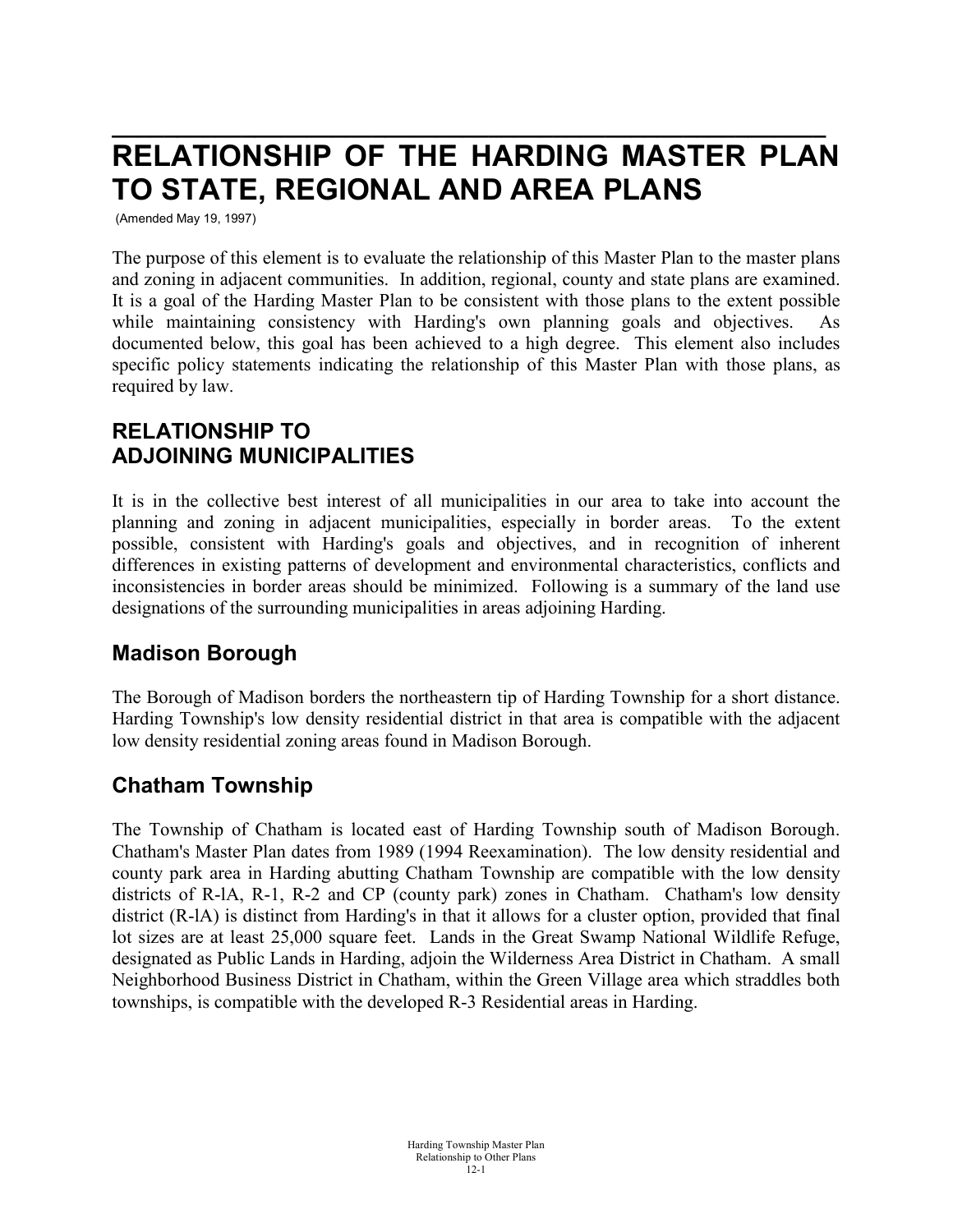# **Long Hill Township**

The Township of Long Hill borders Harding to the southeast. Long Hill's Master Plan dates from 1995. Harding Township land zoned for Public Lands (the Great Swamp National Wildlife Refuge) adjoins Long Hill Township lands that are zoned for Conservation, compatible land use designations. The National Wildlife Refuge straddles both townships and is an area of special mutual concern and responsibility.

# **Bernards Township**

The Township of Bernards lies to the west of Harding but is separated from it by the Passaic River. Bernards' Master Plan dates from 1984 (1995 Reexamination). Bernards has 3 acre residential zoning districts along the border with Harding which permit flag lot and cluster development. This zoning designation is compatible with residential districts that border Harding. Land which abuts Interstate 287 in Bernards Township is zoned for office and laboratory uses; in Harding the land on each side of I-287 nearest the border is zoned B-2 Business and Public Land (Harding's Office Building Zone is a limited area just north of the B-2 Zone between Route 202 and I-287). A portion of the office/laboratory area in Bernards east of I-287 is separated from the R-1 (3 acre lot) residential area in Harding Township by the Passaic River.

# **Bernardsville Borough**

The Borough of Bernardsville extends for approximately 3,400 feet along the western border of Harding Township in the vicinity of Peachcroft Road. Bernardsville's Master Plan dates from 1984 (1996 Reexamination). This area of Bernardsville Borough is designated for low density (5 acre) residential lots which is compatible with the R-1 (3 acre) residential designation in Harding.

## **Mendham Township**

The Township of Mendham is located along the northwestern border of Harding Township. Mendham's Master Plan dates from 1983 (1993 Reexamination). The Morristown National Historical Park extends almost the entire length of the Harding-Mendham border. The protection of the National Historical Park is an issue of mutual concern and responsibility for both towns. There is a small area north of Tempe Wick Road in the Sunrise Lake area of Mendham which is zoned for single family residential use adjacent to the Jockey Hollow area of Harding Township.

# **Morris Township**

The Township of Morris is located to the west of Madison on Harding's northern border. Morris Township's Master Plan dates from 1994. From a land use standpoint, the R-1 (3 acre residential lot) zoning in Harding is not incompatible with adjacent 15,000 sq. ft. and 35,000 sq. ft. lots in Morris Township notwithstanding the higher density development pattern. In the north central portion of Harding, areas zoned for 3 acre residential use abut areas in Morris zoned for and developed as townhouses at a density of six units per acre. However, these areas are separated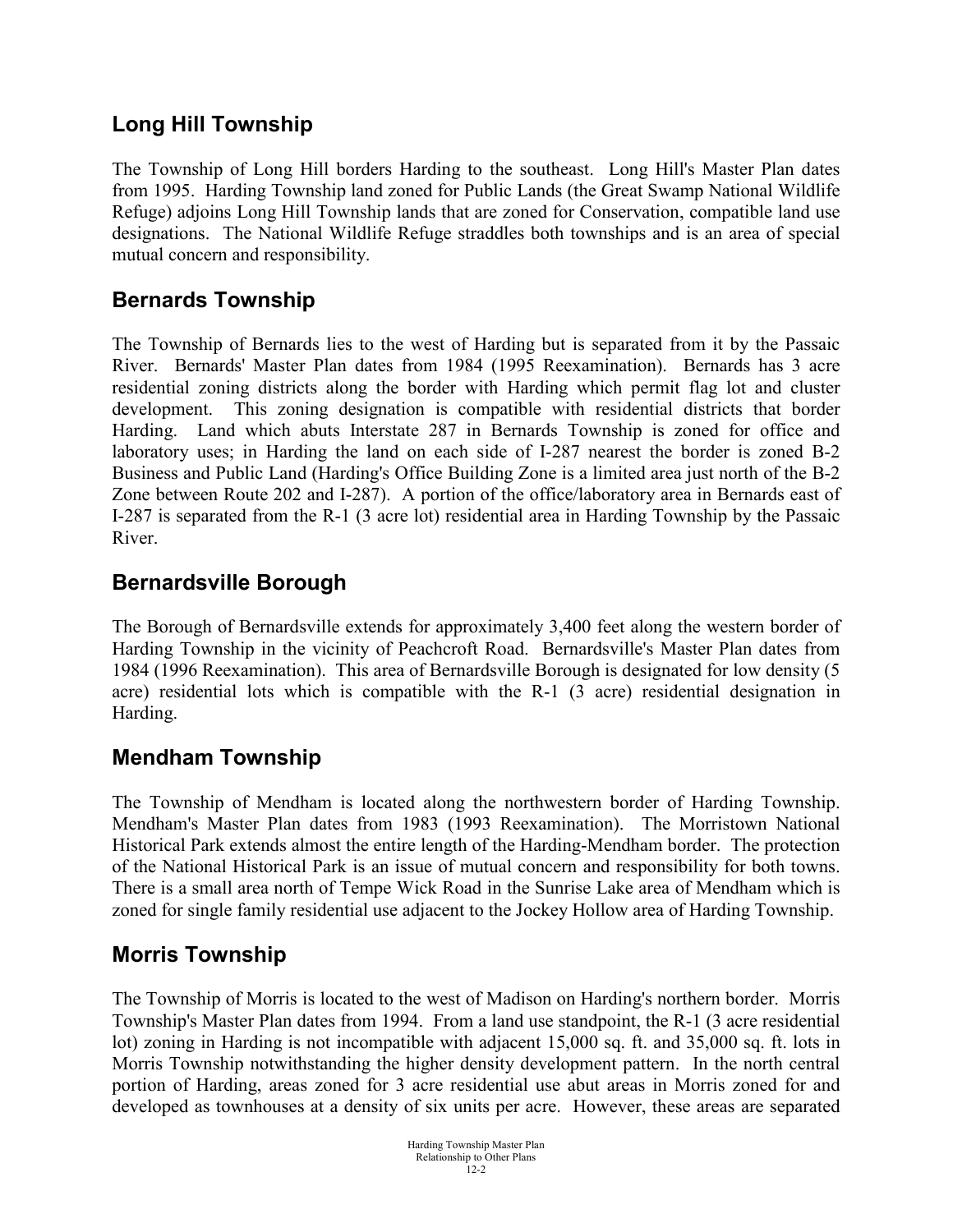by a broad flood hazard area. National and county park lands located in Harding are adjacent to areas in Morris that are zoned for OS/GU or Open Space-Government Use. This zone allows for a wide variety of permitted public uses.

The area along Sand Spring Road in Morris and Harding is an area of some planning and zoning inconsistency between the townships. The area in Morris is zoned for Office Building and Research Laboratory (OL-40 zone) uses while the area at the southern end of Sand Spring Road in Harding is zoned for R-2 and R-3 single family residential use. Most of the remaining vacant land in the area is zoned residential (in Harding). Access to these vacant lots is obtained from Morris Township through the OL-40 zone.

# **Planning Proposals in Harding Affecting Adjoining Municipalities**

There is only one planning proposal in this Master Plan that will have a direct effect on an adjacent municipality. Harding's Housing Element and Fair Share Plan calls for Harding Township to construct an affordable housing development on a township-owned site on Kitchell Road on the border with Morris Township. An important factor in the site's selection was the existence of water and sewer utilities adjacent to the site, and surrounding land uses. The adjacent zoning and land use across Kitchell Road in Morris Township is RH-5 (affordable housing). This is the site of the Moore Estate inclusionary housing development which, in the area closest to Harding, represents a density of more than 5 units per acre. The designation of the housing site in Harding at a density of less than 3 units per acre is fully compatible with the zoning and existing land use in Morris Township.

# **RELATIONSHIP TO REGIONAL PLANS CONCERNING THE GREAT SWAMP**

Since Congress authorized the creation of the Great Swamp National Wildlife Refuge in the 1960's there has been increasing concern about the impact of development on the Refuge which comprises the southern third of the township. Planning reports and studies by the New Jersey Department of Environmental Protection, the Great Swamp Watershed Advisory Committee and the USDA Great Swamp Hydrologic Unit have documented in great detail the need for land use planning policies and strategies addressing the impacts of development on the Great Swamp. Of particular concern is the effect of stormwater runoff from development within the Great Swamp Watershed on water quality and quantity in the Refuge.

# **Policy Statement**

One of the principal goals of Harding's Master Plan is to protect the ecosystem of the Great Swamp National Wildlife Refuge. Pursuant to this goal, land use and planning decisions should be carefully considered in the context of their effect upon the Great Swamp. In particular, since most of the township lies within the Great Swamp Watershed, Harding's land use regulations and policies should work to meet the goal of "no net increase" in the rate, volume or pollution from storm water runoff from development in the Watershed.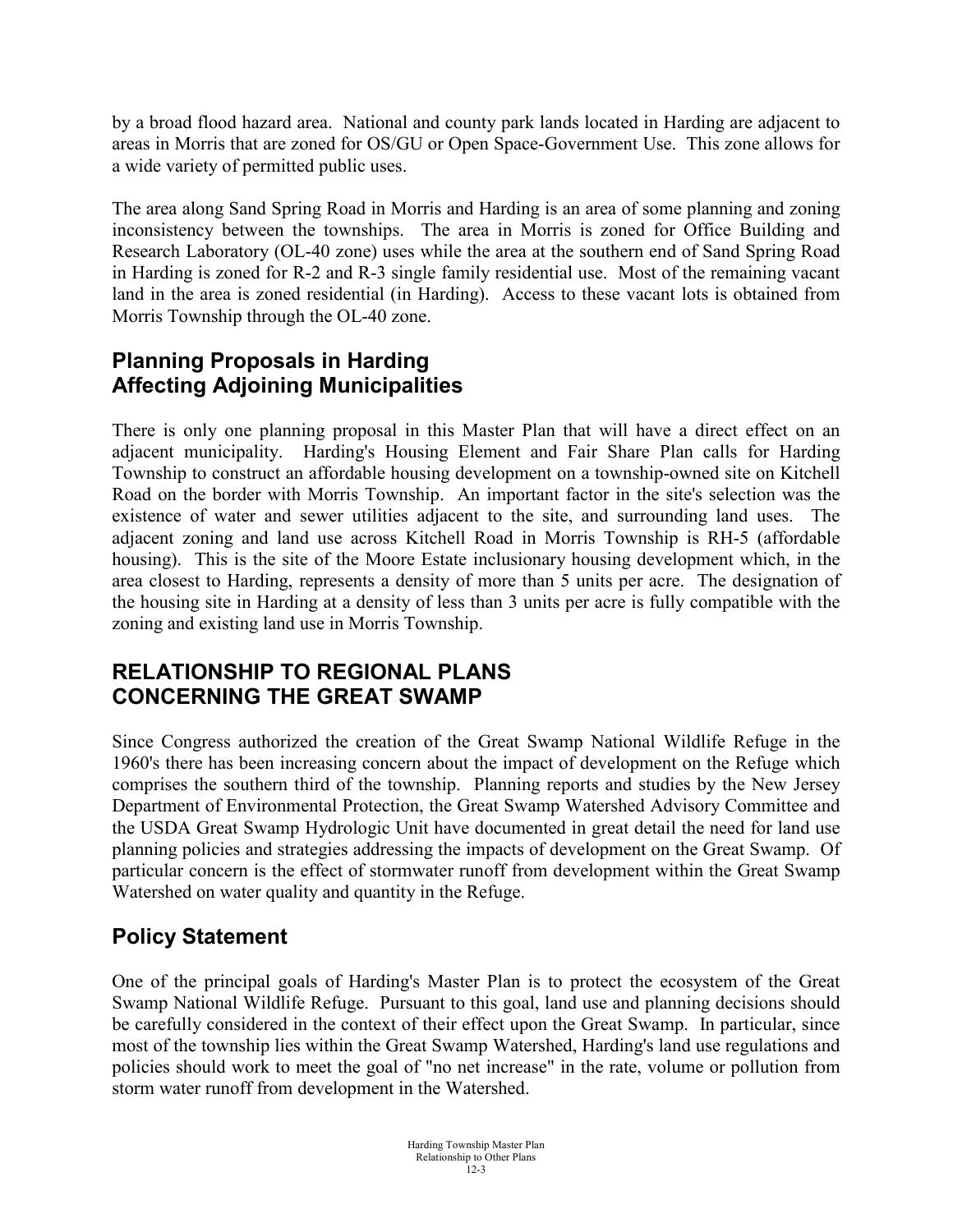## **"Ten Towns" Committee**

In 1995 the *Ten Towns Great Swamp Watershed Committee* was established, made up of representatives of the ten municipalities in the Great Swamp Watershed. The Committee's primary purpose is to prepare recommendations to the communities in the watershed on measures to protect water quality in the Great Swamp, in particular, stormwater management standards. A consultant has been working with the Committee to develop a watershed-based stormwater management plan and model stormwater regulations. The towns within the watershed have agreed to carefully consider these recommendations and standards.

# **"Special Area" Designation**

Harding's principal strategy for minimizing the impact of development upon the Great Swamp has been to designate most of the privately owned land within the Great Swamp Watershed for low density development. Consistent with this, Harding has adopted development standards that encourage narrow roadways, grass swales as a preferred method of stormwater drainage, and strict standards for stormwater detention.

In January 1997, the New Jersey Department of Community Affairs promulgated statewide residential site improvement standards. Unless modified through a procedure referred to as a *Special Area* designation, the statewide standards as applied in Harding would require a substantial change in the level of improvements required in residential developments. The changes include increased pavement widths and inadequate standards for stormwater management. This would be harmful to Harding's efforts to protect the Great Swamp. Except for about 360 acres of land located in the Whippany River Drainage Basin (parts of Lewis Morris Park the National Park, and a portion of a developed subdivision adjoining the latter) in the northwestern-most part of the township, all of Harding lies within the Great Swamp Watershed. Designating the Watershed as a *Special Area* would permit the continuation of Harding's residential development regulations and comprehensive stormwater management standards which are more appropriate in view of the effect of uncontrolled runoff on the ecology of the Great Swamp.

# **RELATIONSHIP TO MORRIS COUNTY PLANS**

Morris County in recent years has attempted to foster a cooperative working relationship with its communities through such efforts as the *cross acceptance process* associated with the evolution of the State Development and Redevelopment Plan. Harding has responded by becoming actively involved in this and other regional planning efforts.

There exists a high degree of consistency between township and county planning which is the result of the cooperative relationship between the two levels of government. This should be continued and expanded where appropriate in the future. Consistency in planning between the township and county is of mutual benefit and should be an important factor in making planning decisions.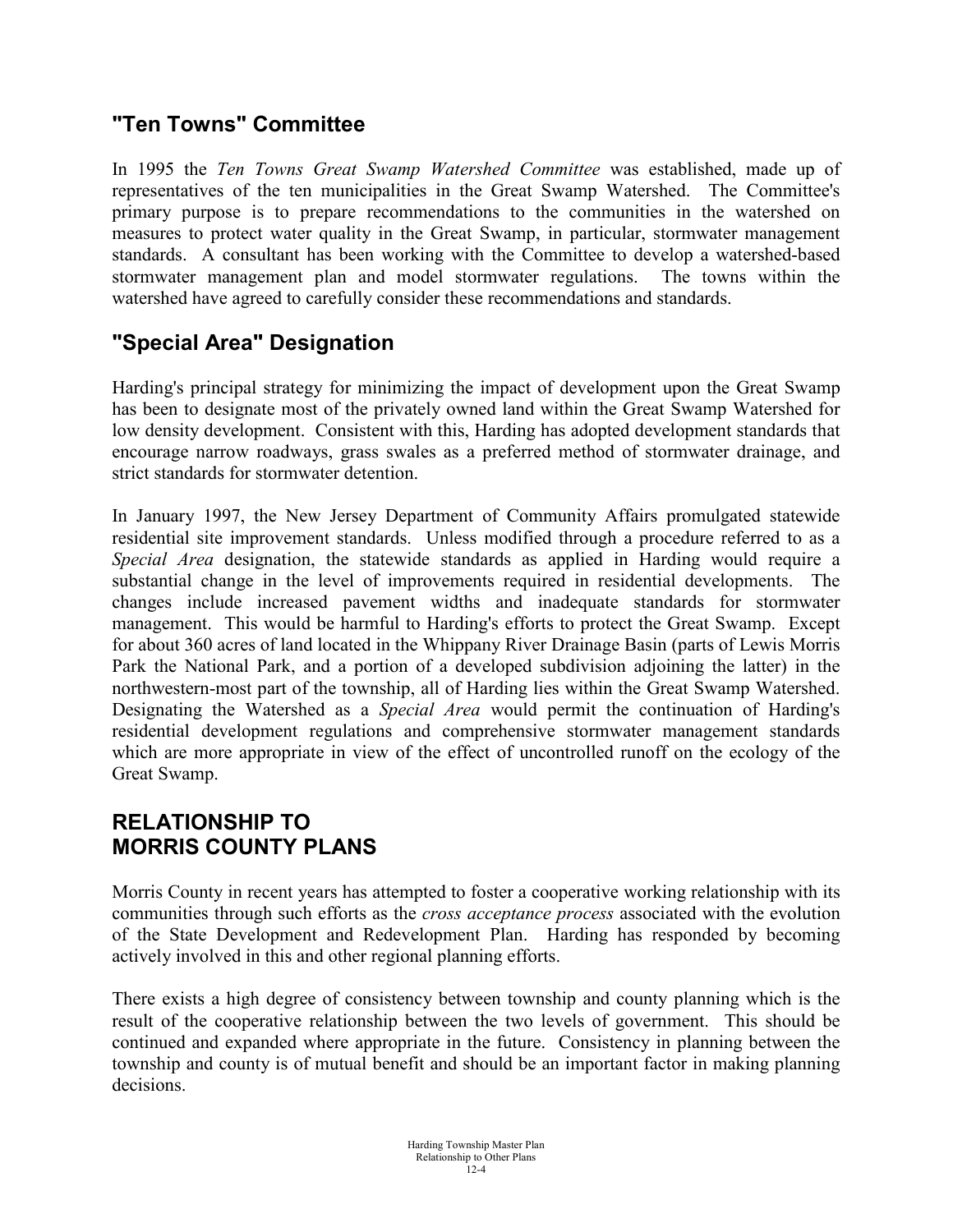## **Morris County Master Plan**

The elements of the Morris County Master Plan of most relevance to Harding are the Circulation Plan, Recycling Plan, and Open Space Plan. Other elements of the County Plan are either very outdated, and thus of limited relevance, or have limited applicability to the township.

#### **Circulation Plan**

The Morris County Circulation Plan element was adopted in 1992 and assesses all aspects of transportation in the county. Of particular concern to Harding are policies and proposals affecting the size and standards for county roads, bridges (most of the bridges in Harding are county-owned and maintained) and culverts. Harding should continue to work closely with the county to ensure that future improvements to county roadways and bridges (including bridges classified as culverts) will be undertaken in a manner that recognizes the special concerns about the Great Swamp and historic preservation. Widening of county roads should be avoided and historic bridges should be well maintained to avoid replacement. Where replacement is the adoption of the State Development and Redevelopment Plan (SDRP) in 1992, and participation in COAH's administrative process which resulted in *Substantive Certification* of Harding's affordable housing plan on November 6, 1996. Consistency between local and state planning is in the best interests of both levels of government and it should be continued and expanded where appropriate in the future.

# **Fair Housing Act**

The New Jersey Fair Housing Act established that every New Jersey community has a responsibility to provide for its fair share of affordable housing and created the Council On Affordable Housing (COAH) to administer compliance with that mandate. Harding has adopted a Housing Element and Fair Share Plan that complies with state regulations and was approved by COAH. The most important part of the township's affordable housing plan is the proposed construction of 23 affordable units (plus one unit for an on-site superintendent) on a site that is appropriate and available for affordable housing and where access to public utilities is feasible.

#### **State Development and Redevelopment Plan (SDRP)**

In June 1992, the State Planning Commission adopted the New Jersey State Development and Redevelopment Plan. Individual municipalities were invited to be directly involved in the formulation of this "state master plan" through the cross acceptance process which was administered by the County Planning Board in Morris County. Representatives from Harding were actively involved in the process and the result is a state plan that is generally consistent with Harding's Master Plan. Excluding park lands, most of Harding is designated as Planning Area 5 -Environmentally Sensitive (PA-5) in the SDRP. Small areas along the northern border of the township are designated Planning Area 1 - Metropolitan (PA-1) and Planning Area 3 - Fringe (PA-3) because of the existence of infrastructure (water and sewer utilities) in those areas.

## **SDRP Mapping Amendment**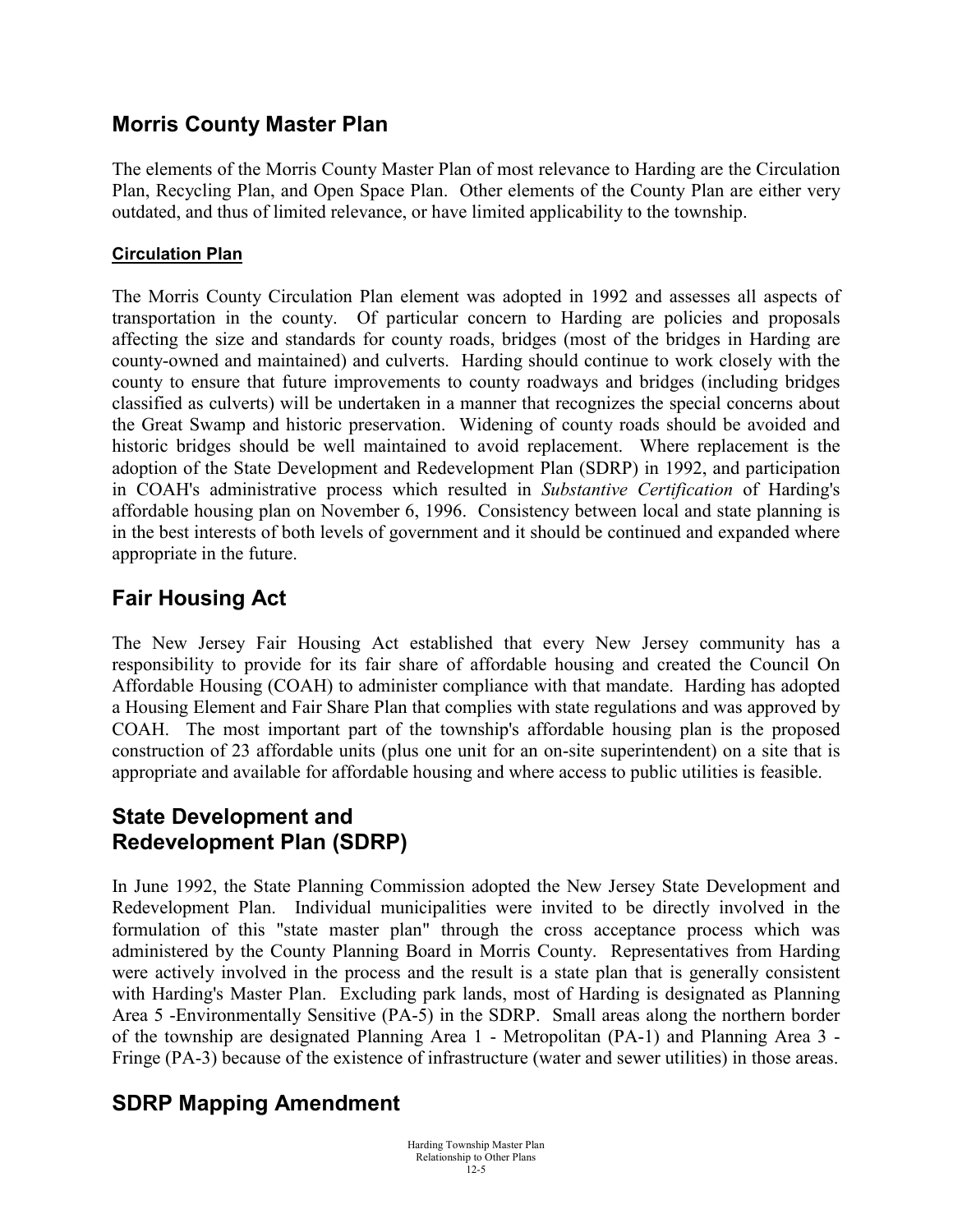Since the adoption of the SDRP in 1992, Harding adopted a Housing Element and Fair Share Plan to comply with its affordable housing obligation. Substantive Certification was granted by COAH in November 1996. COAH regulations stipulate that inclusionary housing be located in Planning Areas 1, 2 or 3 or in designated "centers". Harding's plan includes the designation of a site on Kitchell Road for construction by the township of 23 affordable units plus one unit for an on-site superintendent. The 8.5 acre site is located in the northeastern portion of Harding adjacent to the township boundary with Morris Township. Loantaka Brook Reservation abuts the site to the south and east. This part of Harding, surrounded by three adjoining communities (Morris, Madison and Chatham) is not now served by public water or sewer. It is within the SDRP- designated Environmentally Sensitive Area (PA-5), while all of the surrounding areas which are served by public utilities, are included within the Metropolitan Planning Area (PA-1).

An important determining factor in the township's choice of the Kitchell Road site was its proximity to existing water and sewer infrastructure. The existence of water and sewer infrastructure was also a factor in determining the boundary between the PA-1 and PA-5 in this necessary, the township should work with the county to replace the bridge in kind.

#### **Solid Waste Management Plan**

The Morris County Recycling Plan element was adopted in 1985 and amended through 1993 in conformance with the *Statewide Mandatory Source Separation and Recycling Act*. As reflected in the Recycling Plan of Harding's Master Plan, the township has instituted a recycling program consistent with the county (and state) plans.

#### **Open Space Plan**

The Morris County Open Space Plan element was adopted in 1988. A portion of the County's Loantaka Brook Reservation is located within Harding. Harding's affordable housing site is adjacent to the Loantaka Reservation. However, the site is not listed in the County Open Space Plan as an area for future acquisition by the County. In addition, the portions of the affordable housing site that are adjacent to the park are wetlands that are precluded from development, thus buffering the park from effects of development. As a result, this Master Plan is consistent with the Morris County Open Space Plan.

## **RELATIONSHIP TO NEW JERSEY STATE PLANS**

The State of New Jersey sets forth the framework for planning in Harding and all communities in the state through the Municipal Land Use Law and numerous other state laws and regulations. In recent years, local government has adapted to new initiatives from the state in housing (the Council on Affordable Housing - COAH), road improvements and stormwater management standards (statewide Residential Site Improvement Standards), and planning (the State Development and Redevelopment Plan).

There exists a high degree of consistency between township and state planning which is the result of the township's active participation in *cross acceptance*, a process which brought about